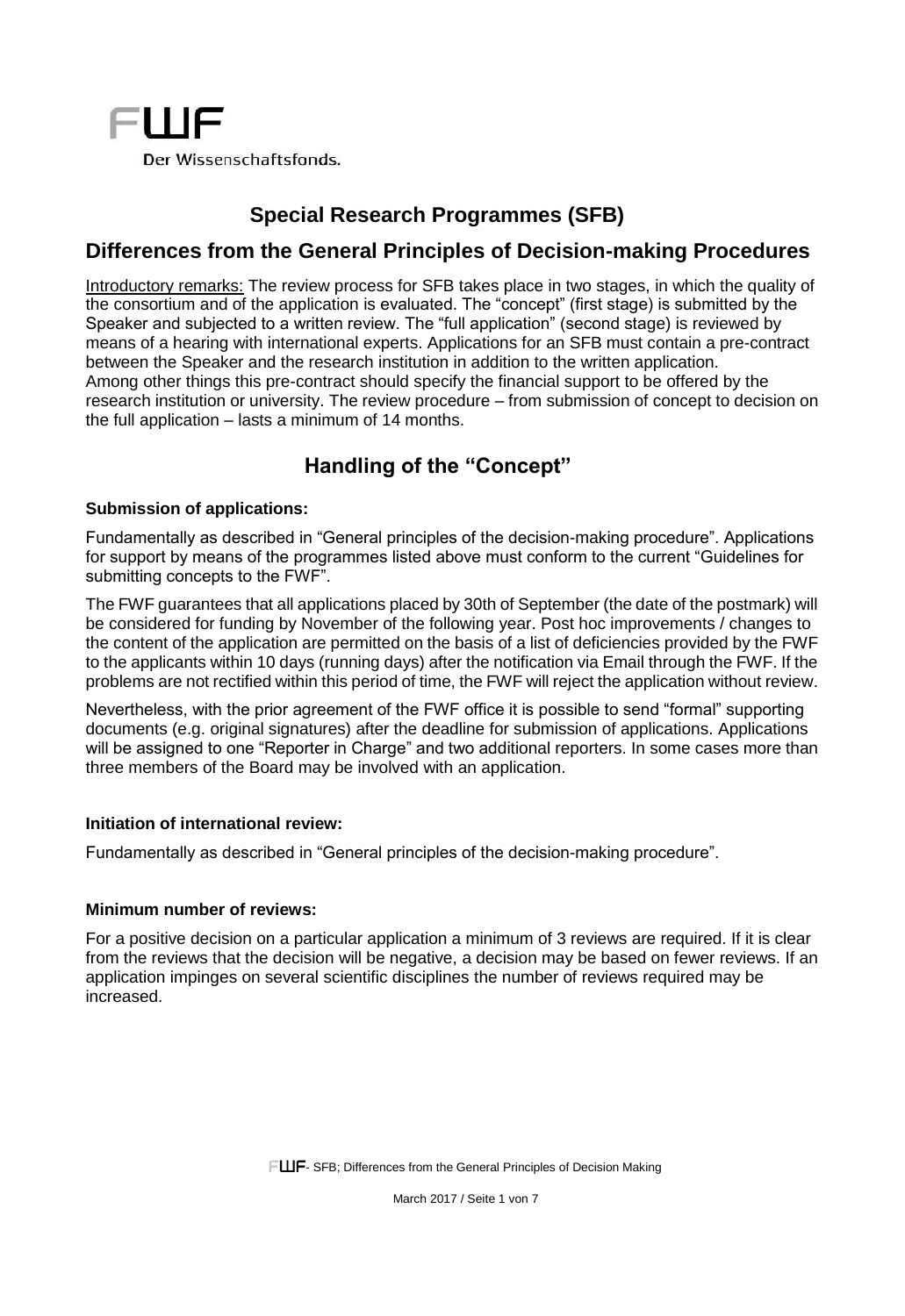# **Structure of reviews**

A review must comprise a written statement in which the reviewers are asked to address specific questions (see Annex 1) in relation to the proposal. At the same time, reviewers are asked to provide an overall formal assessment (i.e. rating) for each specific question<sup>1</sup> using the five-point scale shown below.

The FWF provides the reviewers with a brief explanation of the quality standards that should form the basis for the formal ratings:

# **Excellent = funding with highest priority**

The proposed research project is among the best 5% in the field worldwide. It is potentially ground-breaking and/or makes a major contribution to knowledge.

The applicant and the researchers involved possess – relative to their academic age – exceptional qualifications by international standards.

# **Very Good = funding with high priority**

The proposed research project is among the best 15% in the field worldwide. It is at the forefront internationally, but minor improvements could be made.

The applicant and the researchers involved possess – relative to their academic age – high qualifications by international standards.

# **Good = resubmission with some revisions**

The proposed research project is internationally competitive but has some weaknesses, and/or the applicant and the researchers involved possess – relative to their academic age – good qualifications by international standards.

# **Average = resubmission with major revisions**

The proposed research project will provide some new insights but has significant weaknesses and/or the applicant and the researchers involved possess – relative to their academic age – fair qualifications by international standards.

# **Poor = rejection**

 $\overline{\phantom{a}}$ 

The proposed research project is weak and/or the applicant and the researchers involved lack sufficient qualifications by international standards.

In cases where a review is not sufficiently well argued, it is not taken into account in the decision-making procedure. Reviewers are required to declare any possible conflicts of interest. In

<sup>-</sup> SFB; Differences from the General Principles of Decision Making 1 (a) The questions for reviewers can vary according to the relevant funding programme and its objectives; questions are generally included in the appendix to the programme's application guidelines. (b) Wittgenstein Award nominations, outline proposals for Priority Research Programmes and DK Programme proposals require only written reviews, i.e. no overall ratings are required.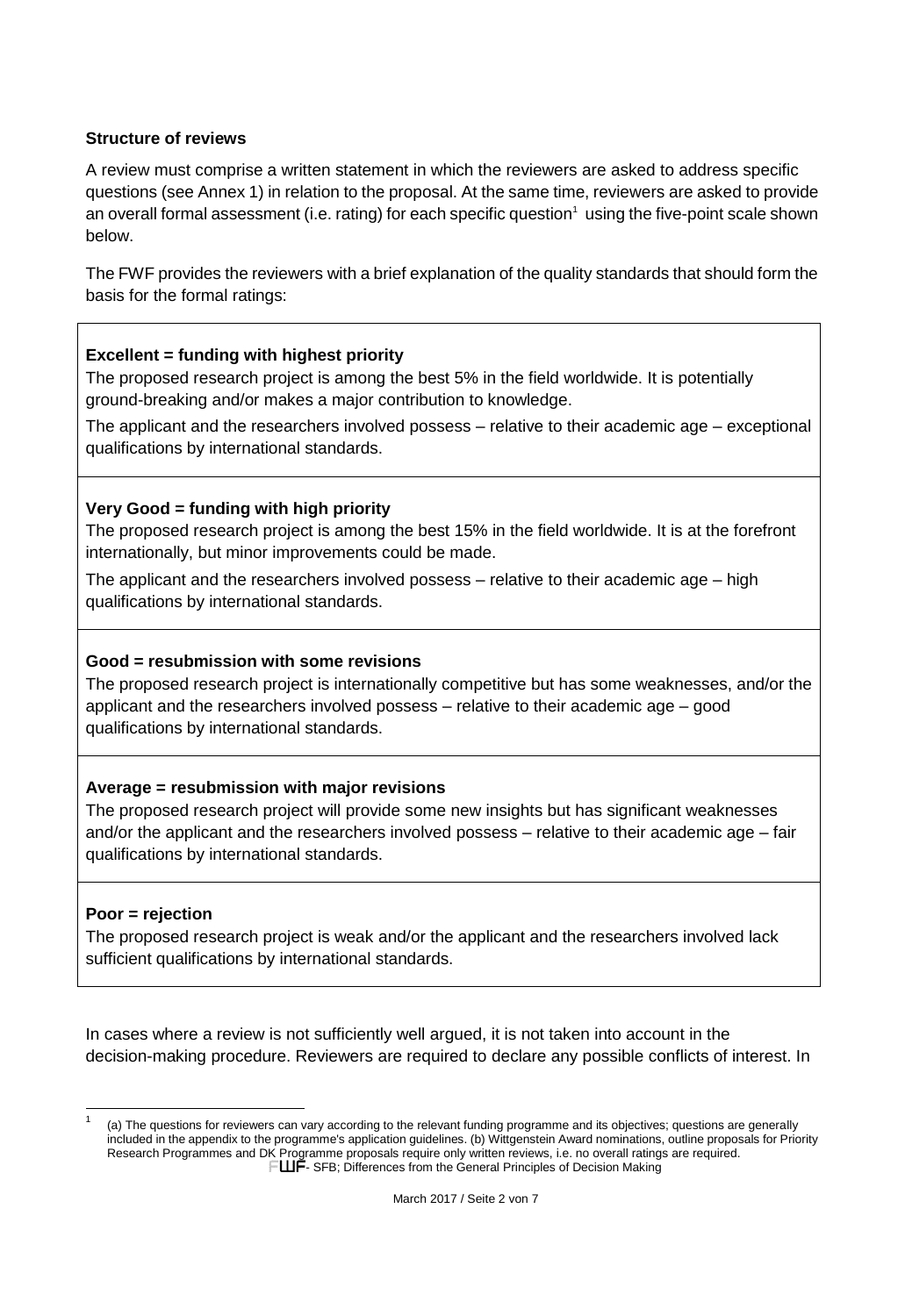cases where bias or a conflict of interest is identified at a later stage, the review is likewise disregarded.

### **Funding decision:**

Fundamentally as described in "General principles of the decision-making procedure". Speakers of concepts that are "approved" as a result of the referees' reports are invited to submit full applications. They are given information relating to the content of the full application during the subsequent "Proposers' Day".

### **Resubmissions:**

Concepts that are not approved may be revised and resubmitted. In the case of a resubmission it is the general practice to contact some of the referees of the rejected version as well as new referees. It is thus important to draw attention to any changes made in response to explicit suggestions from the referees.

# **Proposal bans**

Applications that are rejected for reason "C5" will be barred from resubmission for at least 12 months from the date of the decision and cannot be resubmitted during that period. Application that are revised and resubmitted twice and are rejected again upon the third submission will also be barred from resubmission for at least 12 months from the date of the decision, except in the case of applications that are rejected a third time for reason "C1" or "C2".

# **Handling of the "Full Application"**

# **Submission of applications:**

Submission of a full application is only possible after approval of a concept. Applications for support by means of the programmes listed above must conform to the current "Guidelines for submitting full applications to the FWF". Applicants are generally allowed 8 weeks to prepare a full application. Full applications are assigned to the same "Reporter in Charge" and additional reporters who were responsible for handling the concept.

# **Initiation of international review:**

The referees will represent a mixture of referees who reviewed the concept and additional experts. The review will take the form of a hearing in Vienna.

### **Minimum number of reviews:**

A minimum of five referees are generally required before the Board may make a positive decision on funding. The referees assess the quality of the application by means of a one-day hearing. If an application impinges on several disciplines, the number of referees may be increased. For each hearing the FWF will attempt to invite at least 2 female referees to participate.

### **Structure of a review:**

FUIF- SFB; Differences from the General Principles of Decision Making Before a hearing, the referees are requested to provide the FWF with written statements on the full application. These statements will be made available to the FWF representatives and permit the reporters handling the application to form a preliminary impression of the application's quality. The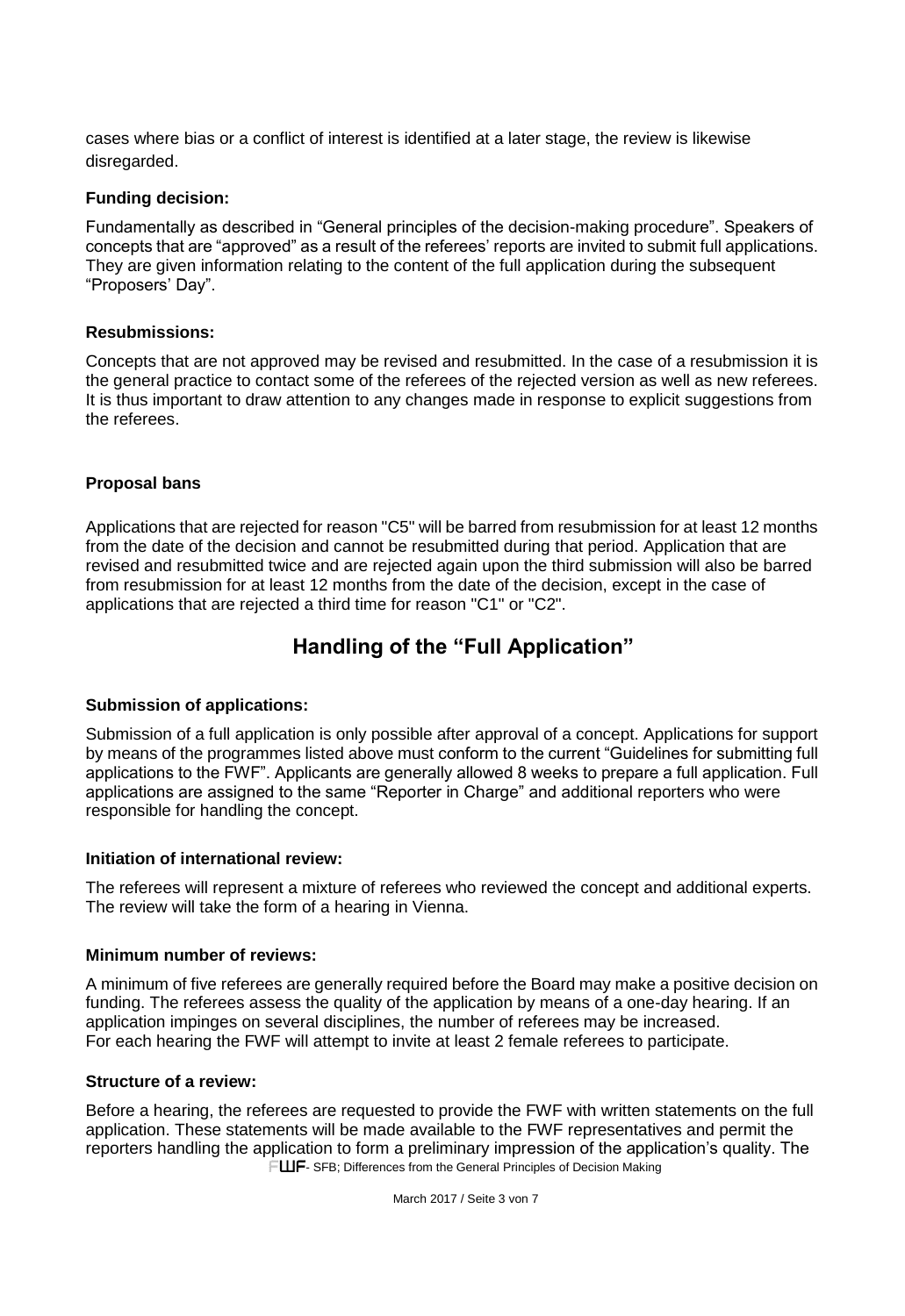applicants will receive the written statements after the finale decision has been taken by the Board of the FWF.

Within the hearing the referees have the opportunity to discuss the application with the applicants and to resolve any open questions and in this way to assess the application and to evaluate the applicants' scientific qualifications.

The extent of scientific collaboration, in other words the so-called "added value" of the large-scale project, will be taken into consideration.

After the hearing the FWF representatives discuss individual aspects of the project together with the referees in a "closed session". The referees' comments will be noted by the FWF and will be summarized – without attributing particular comments to individual referees – in the form of the hearings' minutes.

After the FWF Board reaches its decision, the minutes will be transmitted to the applicants. In addition, the referees assign ratings to the overall application and to various aspects of it. These ratings are not forwarded to the applicants.

### **Funding decision:**

Funding decisions for these projects are taken in the final Board meeting of each calendar year. The decisions are based on the contents of the written statements and the minutes of the closed session as well as the numerical ratings assigned by the referees. The FWF Reporters summarize the referees' views, describing the referees' overall opinion as reflected in the minutes of the "closed session". A positive funding decision on an SFB is always subject to a condition: the pre-contract concluded between the Speaker and the research institution and submitted together with the full application must be converted to a valid contract and sent to the FWF before any financial support may be provided.

Remark: The project has to start the latest by March 1st of the following year. The next possible starting date is the 1st of January the year after.

### **Resubmissions:**

If a full application is rejected, the applicants may generally restart the procedure by submitting a fresh concept. In such cases, the FWF normally contacts referees, who were involved with the previous versions as well as involving new referees. It is thus important to draw attention to any changes made in response to explicit suggestions from the referees.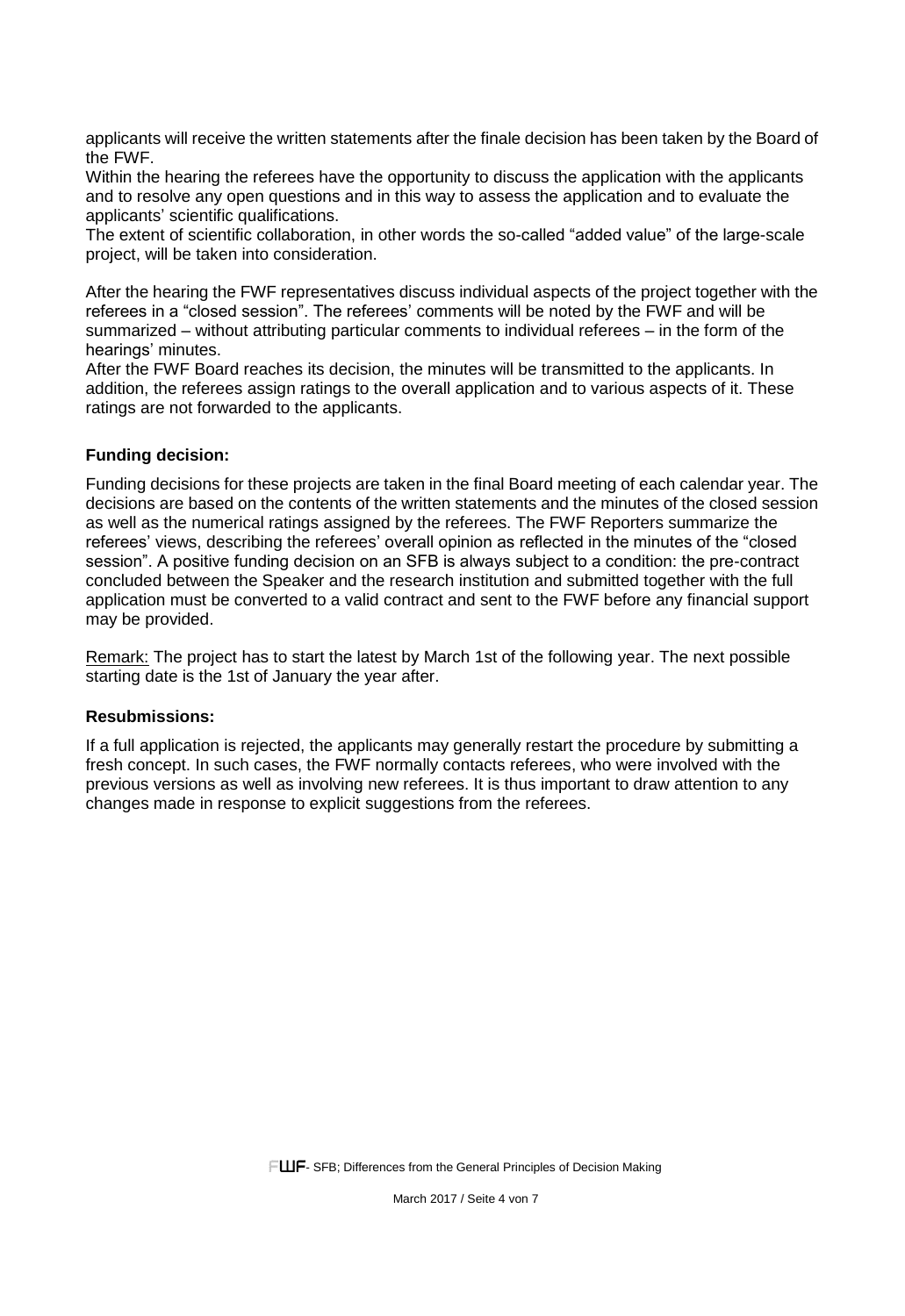# **Annex 1:**

# **Guidelines for the evaluation of a draft proposal for Special Research Programmes (SFB)**

# **Qualität des SFB Forschungsprogramms:**

- Qualität der Forschung, auf der der SFB aufbaut (internationale Konkurrenzfähigkeit und wissenschaftliches Innovationspotenzial, ethische Aspekte)
- thematische Kohärenz und zu erwartender Mehrwert durch den SFB
- Reflexionen/ Konzeptionen zur gendergerechte Ausrichtung der Forschungsansätze sofern thematisch relevant

# **Qualität und Zusammensetzung des Forschungsteams:**

- Teilprojekt-LeiterInnen: Wissenschaftliches Potenzial (Qualität und internationale Reputation), verfügbare Forschungskapazität
- **Einbindung von wissenschaftlichem Nachwuchs**
- **Geschlechterverhältnis**

# **Weiterreichende Effekte**

 Disseminationsstrategien inkl. einer geeigneten Open Access Policy und Wissenschaftskommunikation: Qualität der Maßnahmen im Hinblick auf Sichtbarkeit des SFB in jeder Hinsicht, auch über den wissenschaftlichen Bereich hinaus (Beitrag zur "Public Awareness" für Wissenschaft)

### **Organisation und Finanzierung**

- Qualität des organisatorischen Konzeptes, vor allem im Hinblick auf die Organisation der internen Kohärenz, der Kooperationen im SFB und die Konsistenz mit geplanter Laufzeit (kurz- und langfristige Arbeitsplanung)
- Qualität der Netzwerkstrukturen (Kommunikations- und Informationswege) und des formalen Rahmens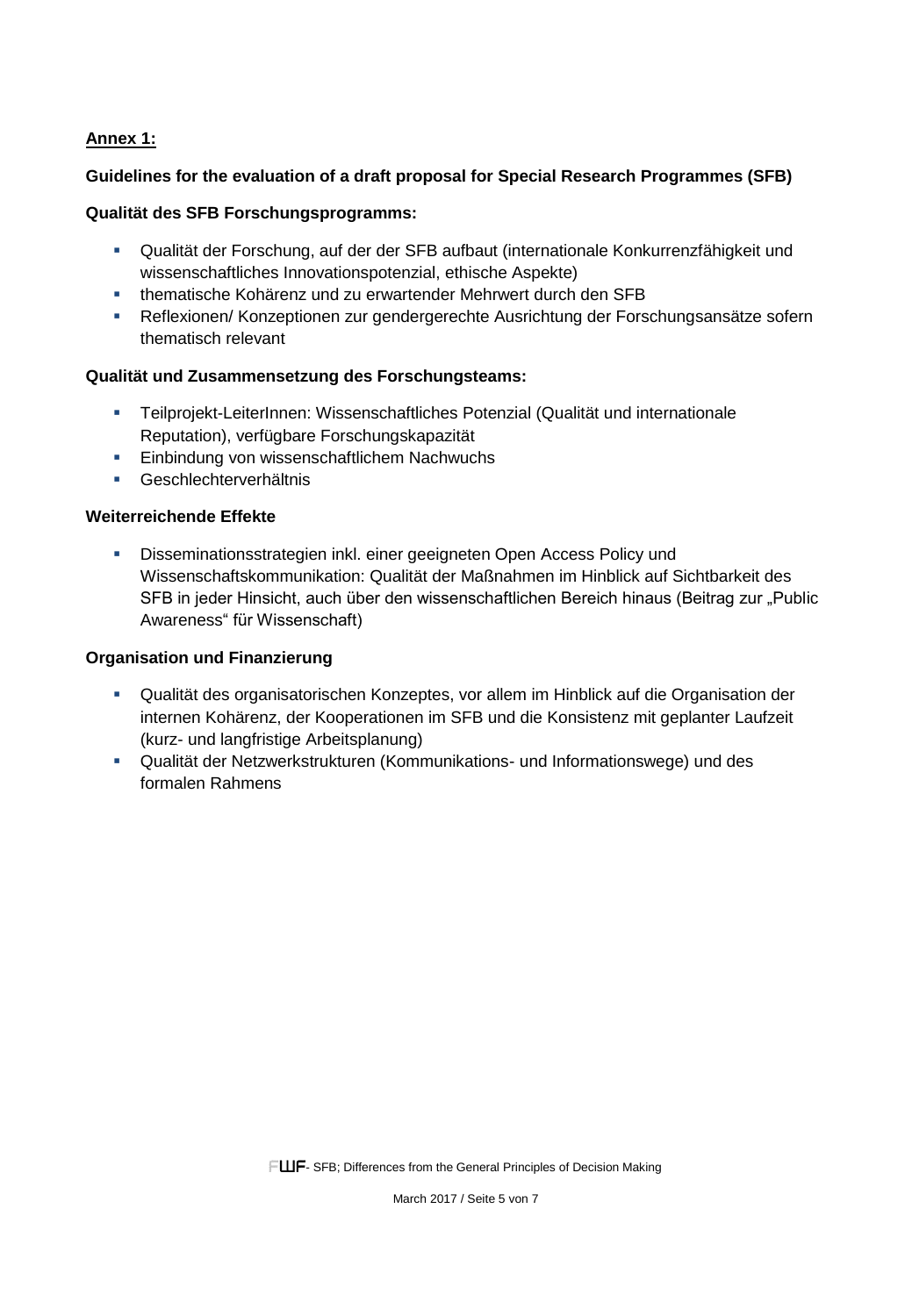# **Guidelines for the evaluation of a full proposal for**

# **Special Research Programmes (SFB)**

### **Written Statements**

The Review Panel will be asked to comment on the following aspects providing their written statements. These statements will be prepared on the basis of the written application and will be forwarded to the applicants after the decision of the board has been taken

#### **Overall evaluation of the SFB**

#### **Scientific quality of the proposed project judged by prevailing international standards**

Including aspects of topicality, innovation, competitiveness, gender relevance, ethical aspects (if appropriate) – does this application belong to the best 5% you have reviewed within the last years

#### **Scientific quality of the research team**

Including aspects of international competitiveness, international co-operations and attractiveness to other top researchers, visibility, gender balance

#### **Quality of the network structure**

Internal coherence, forms of cooperation, quality of the network, appropriateness of the relation between short-term and long-term perspectives, dissemination strategy,

#### **Quality of the financial structure**

Quality of work and time plan, financial planning, organisational structure of the SFB

#### **Quality of the commitment of the university**

Degree of financial and organisational support

#### **Overall Evaluation - Open Questions – Recommendations**

Additional aspects that should have been addressed in the proposal. Recommendations to increase the success of the project

#### **Evaluation of the Single Subproject**

#### **Scientific quality of the proposed project judged by prevailing international standards**

Importance and quality of the project for the scientific community – innovative aspects, impact of the expected results on the discipline, clarity of the hypothesis and goals, appropriateness of the methods and dissemination strategy, gender relevance of the research questions addressed appropriately, if relevant

#### **Scientific quality of the research team**

International competitiveness, quality of the cooperation, track record, impact on the career development of the researchers involved

#### **Quality of the network structure**

Forms of cooperation, position within the network and impact on the network, appropriateness of the relation between short-term and long-term perspectives

#### **Quality of the financial structure**

Quality of work and time plan, financial planning

#### **Single Project Part - Open Questions – Recommendations**

Additional aspects that should have been addressed in the proposal. Recommendations to increase the success of the project

FUIF-SFB; Differences from the General Principles of Decision Making

March 2017 / Seite 6 von 7